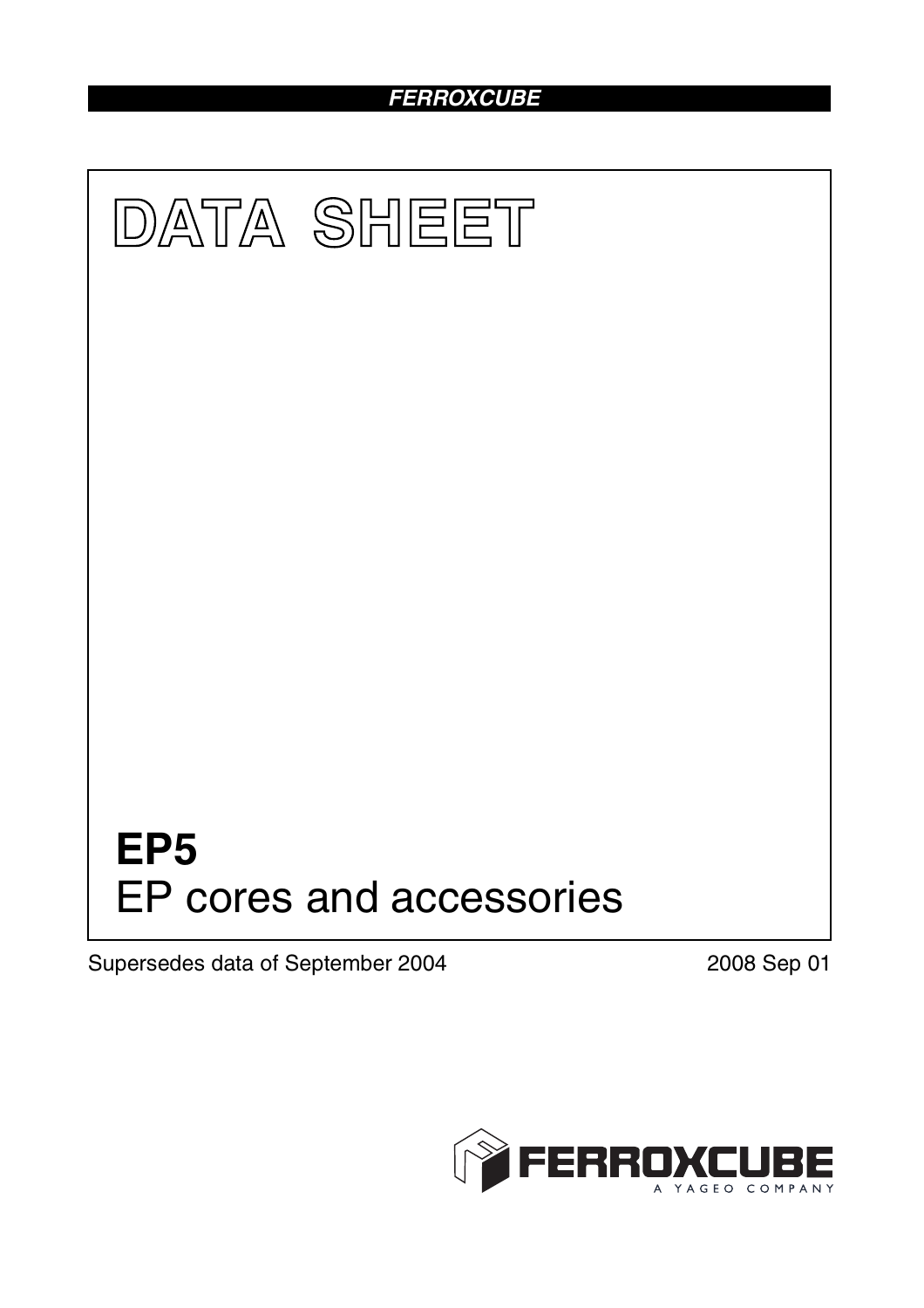#### **CORE SETS**

# **Effective core parameters**

| <b>SYMBOL</b>  | <b>PARAMETER</b>       | <b>VALUE</b>  | <b>UNIT</b>     |
|----------------|------------------------|---------------|-----------------|
| $\Sigma(I/A)$  | core factor (C1)       | 3.20          | $mm-1$          |
| $V_{e}$        | effective volume       | 28.7          | mm <sup>3</sup> |
| l <sub>e</sub> | effective length       | 9.70          | mm              |
| Ae             | 3.00<br>effective area |               | mm <sup>2</sup> |
| <b>\</b> min   | 2.27<br>minimum area   |               | mm <sup>2</sup> |
| m              | mass of core set       | $\approx 0.5$ | g               |



#### **Core sets for general purpose transformers and power applications**

Clamping force for  $A_L$  measurements,  $10 \pm 5$  N.

| <b>GRADE</b> | $A_L$ (nH)      | μ <sub>e</sub> | AIR GAP $(\mu m)$ | <b>TYPE NUMBER</b> |
|--------------|-----------------|----------------|-------------------|--------------------|
| 3C94         | $16 \pm 3 \%$   | $\approx 41$   | $\approx 320$     | EP5-3C94-A16       |
|              | $25 \pm 3 \%$   | $\approx 64$   | $\approx$ 170     | EP5-3C94-A25       |
|              | $40 \pm 5 \%$   | $\approx$ 102  | $\approx 90$      | EP5-3C94-A40       |
|              | $63 \pm 8 \%$   | $\approx$ 160  | $\approx 50$      | EP5-3C94-A63       |
|              | $400 \pm 25 \%$ | $\approx$ 1020 | $\approx$ 0       | EP5-3C94           |
| 3C96<br>des  | $380 \pm 25 \%$ | $\approx 970$  | $\approx$ 0       | EP5-3C96           |
| 3F35<br>des  | $16 \pm 3 \%$   | $\approx 41$   | $\approx 320$     | EP5-3F35-A16       |
|              | $25 \pm 3 \%$   | $\approx 64$   | $\approx$ 170     | EP5-3F35-A25       |
|              | $40 \pm 5 \%$   | $\approx$ 102  | $\approx 90$      | EP5-3F35-A40       |
|              | $63 \pm 8 \%$   | $\approx$ 160  | $\approx 50$      | EP5-3F35-A63       |
|              | $320 \pm 25 \%$ | $\approx 815$  | $\approx$ 0       | EP5-3F35           |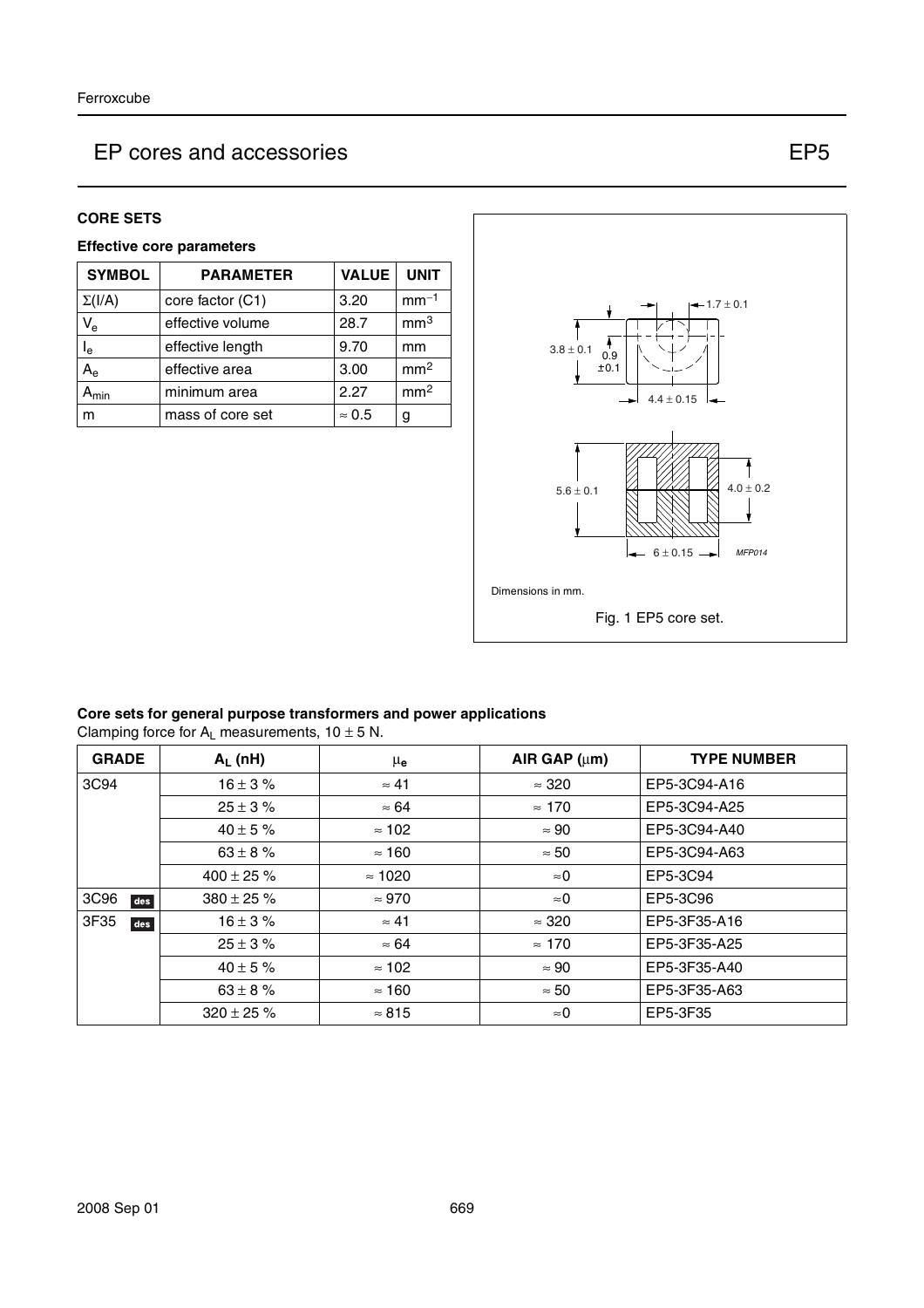## **Core sets for filter applications**

Clamping force for  $A_L$  measurements,  $10 \pm 5$  N.

| <b>GRADE</b> | <u>n</u><br>(nH) | μe             | <b>AIR GAP</b><br>(µm) | <b>TYPE NUMBER</b> |
|--------------|------------------|----------------|------------------------|--------------------|
| 3B46<br>des  | $500 \pm 25 \%$  | $\approx$ 1280 | ≈ບ                     | EP5-3B46           |

#### **Core sets of high permeability grades**

Clamping force for  $A_L$  measurements,  $10 \pm 5$  N.

| <b>GRADE</b>    | $A_{L}$<br>(nH)   | μ <sub>e</sub> | <b>AIR GAP</b><br>$(\mu m)$ | <b>TYPE NUMBER</b> |
|-----------------|-------------------|----------------|-----------------------------|--------------------|
| 3E55<br>des     | $16 \pm 3 \%$     | $\approx 41$   | $\approx 320$               | EP5-3E55-A16       |
|                 | $25 \pm 3 \%$     | $\approx 64$   | $\approx$ 170               | EP5-3E55-A25       |
|                 | $40 \pm 5 \%$     | $\approx$ 102  | $\approx 90$                | EP5-3E55-A40       |
|                 | $63 \pm 8 \%$     | $\approx$ 160  | $\approx 50$                | EP5-3E55-A63       |
|                 | $2000 + 40/- 30%$ | $\approx 5100$ | $\approx$ 0                 | EP5-3E55           |
| 3E <sub>6</sub> | $2200 + 40/- 30%$ | $\approx$ 5600 | $\approx$ 0                 | EP5-3E6            |

#### **Properties of core sets under power conditions**

|              | B (mT) at                                       | CORE LOSS (W) at                                      |                                                  |                                                 |                                                |
|--------------|-------------------------------------------------|-------------------------------------------------------|--------------------------------------------------|-------------------------------------------------|------------------------------------------------|
| <b>GRADE</b> | $H = 250$ A/m;<br>$f = 10$ kHz;<br>$T = 100 °C$ | $f = 100$ kHz;<br>$\hat{B}$ = 100 mT;<br>$T = 100 °C$ | $f = 100$ kHz;<br>$B = 200 mT$ ;<br>$T = 100 °C$ | $f = 500$ kHz;<br>$B = 50 mT$ ;<br>$T = 100 °C$ | f = 500 kHz;<br>$B = 100 mT$ ;<br>$T = 100 °C$ |
| 3C94         | $\geq$ 320                                      | $\leq 0.002$                                          | $\leq$ 0.014                                     |                                                 |                                                |
| 3C96         | $\geq$ 340                                      |                                                       | ≤ 0.011                                          | $\leq 0.009$                                    |                                                |
| 3F35         | $\geq 300$                                      |                                                       |                                                  | $\leq 0.003$                                    | $\leq 0.025$                                   |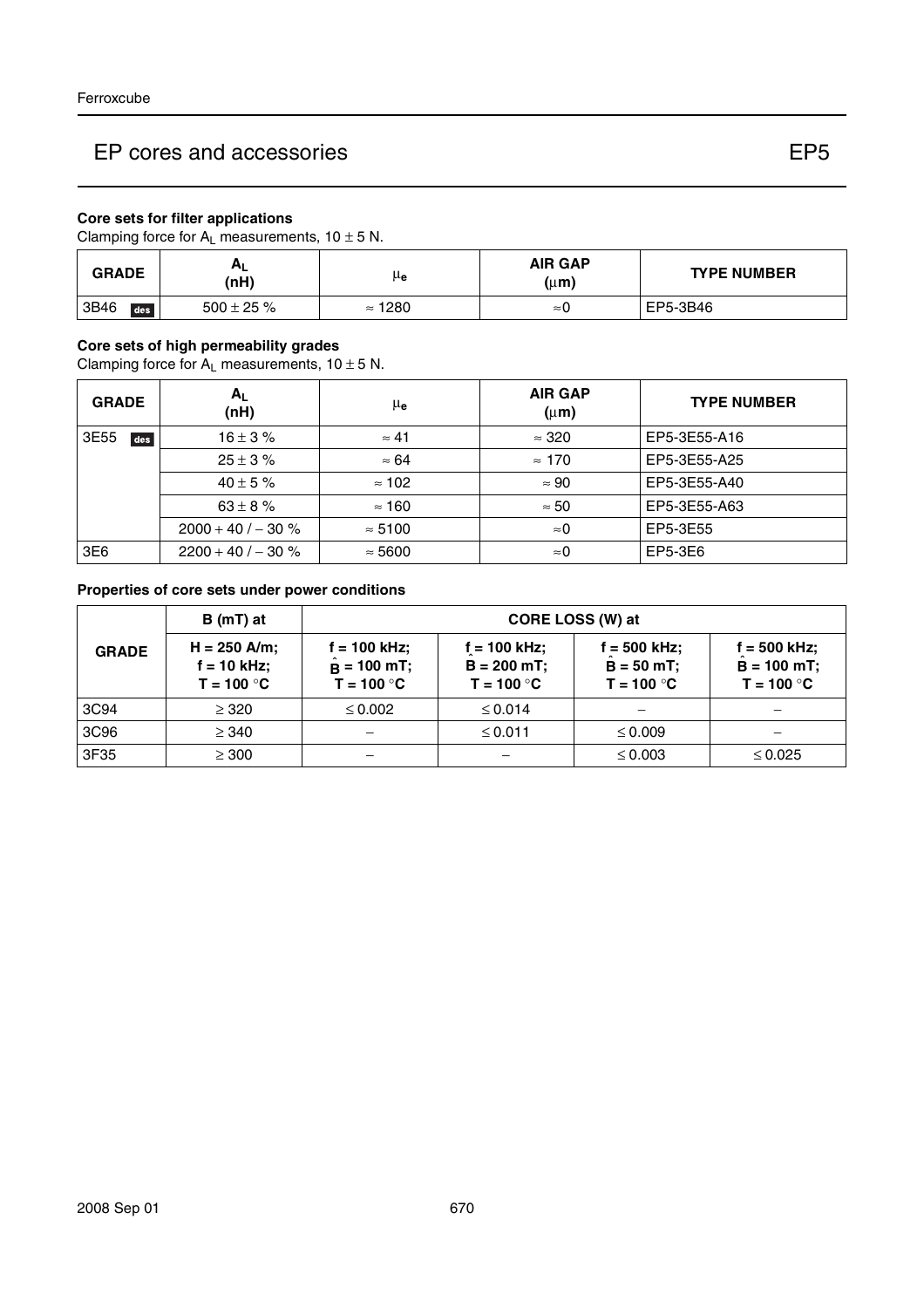# **COIL FORMERS**

## **General data**

| <b>PARAMETER</b>              | <b>SPECIFICATION</b>                                                                                                       |
|-------------------------------|----------------------------------------------------------------------------------------------------------------------------|
| Coil former material          | Liquid crystal polymer (LCP), glass-reinforced, flame retardant in accordance<br>with "UL 94V-0"; UL file number E54705(M) |
| Pin material                  | copper-tin alloy (CuSn), tin (Sn) plated                                                                                   |
| Maximum operating temperature | 155 °C, "IEC 60085", class F                                                                                               |
| Resistance to soldering heat  | "IEC 60068-2-20", Part 2, Test Tb, method 1B, 350 °C, 3.5 s                                                                |
| Solderability                 | "IEC 60068-2-20", Part 2, Test Ta, method 1, 235 °C, 2 s                                                                   |



## **Winding data and area product for 6-pads EP5 coil former**

| <b>NUMBER OF</b><br><b>SECTIONS</b> | <b>WINDING</b><br><b>AREA</b><br>(mm <sup>2</sup> ) | <b>NOMINAL</b><br><b>WINDING</b><br><b>WIDTH</b><br>(mm) | <b>AVERAGE</b><br><b>LENGTH OF</b><br>TURN<br>(mm) | <b>AREA</b><br><b>PRODUCT</b><br>Ae x Aw<br>(mm <sup>4</sup> ) | <b>TYPE NUMBER</b> |
|-------------------------------------|-----------------------------------------------------|----------------------------------------------------------|----------------------------------------------------|----------------------------------------------------------------|--------------------|
|                                     | 1.89                                                | 2.7                                                      | 10.5                                               | 5.67                                                           | CPHS-EP5-1S-6P     |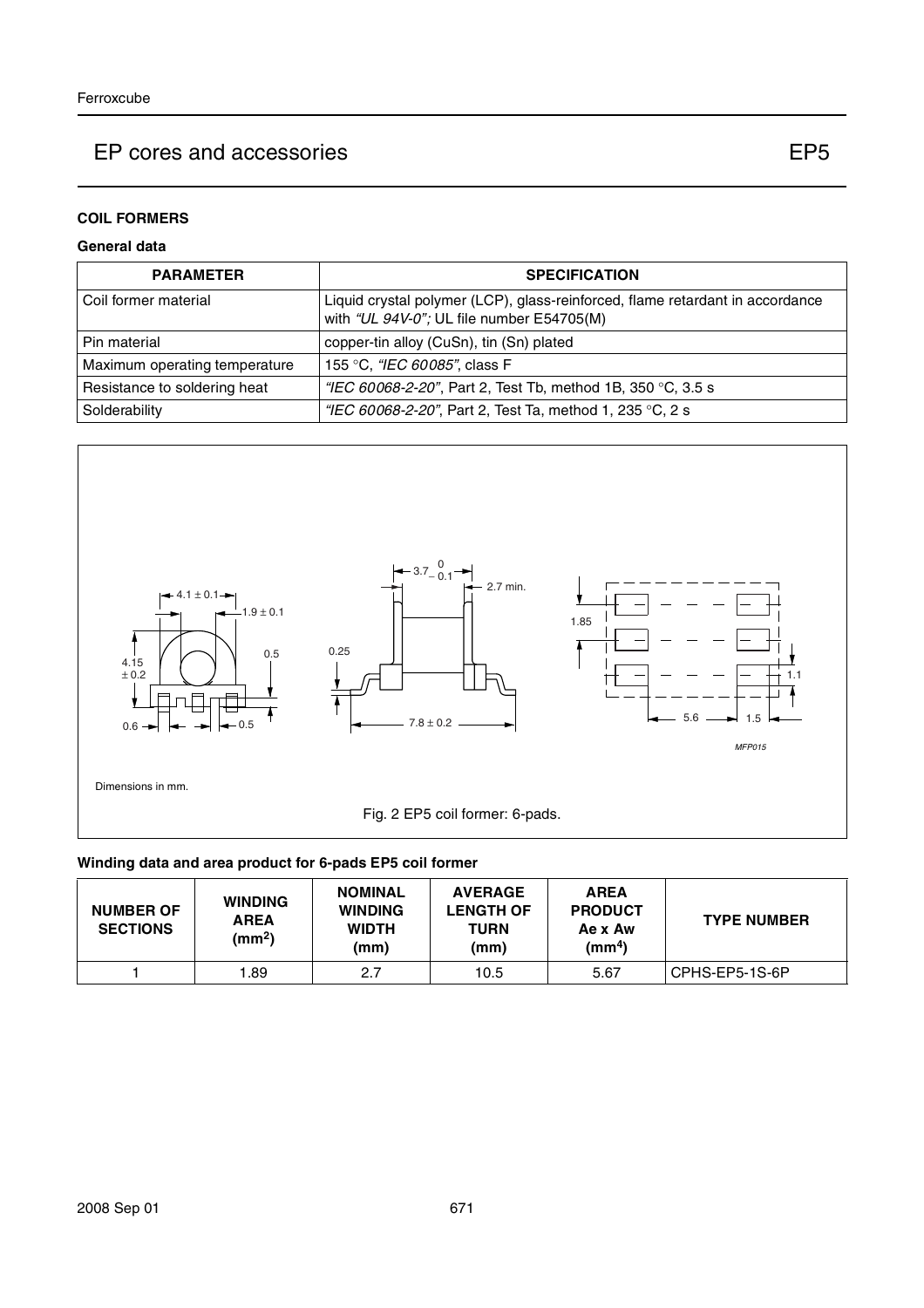# **MOUNTING PARTS**

## **General data**

| TEM | <b>REMARKS</b>                                                                        | <b>FIGURE TYPE NUMBER</b> |
|-----|---------------------------------------------------------------------------------------|---------------------------|
|     | Mounting clip   stainless steel (CrNi); to be used in combination with CPHS-EP5-1S-6P | CLI-EP5/6                 |